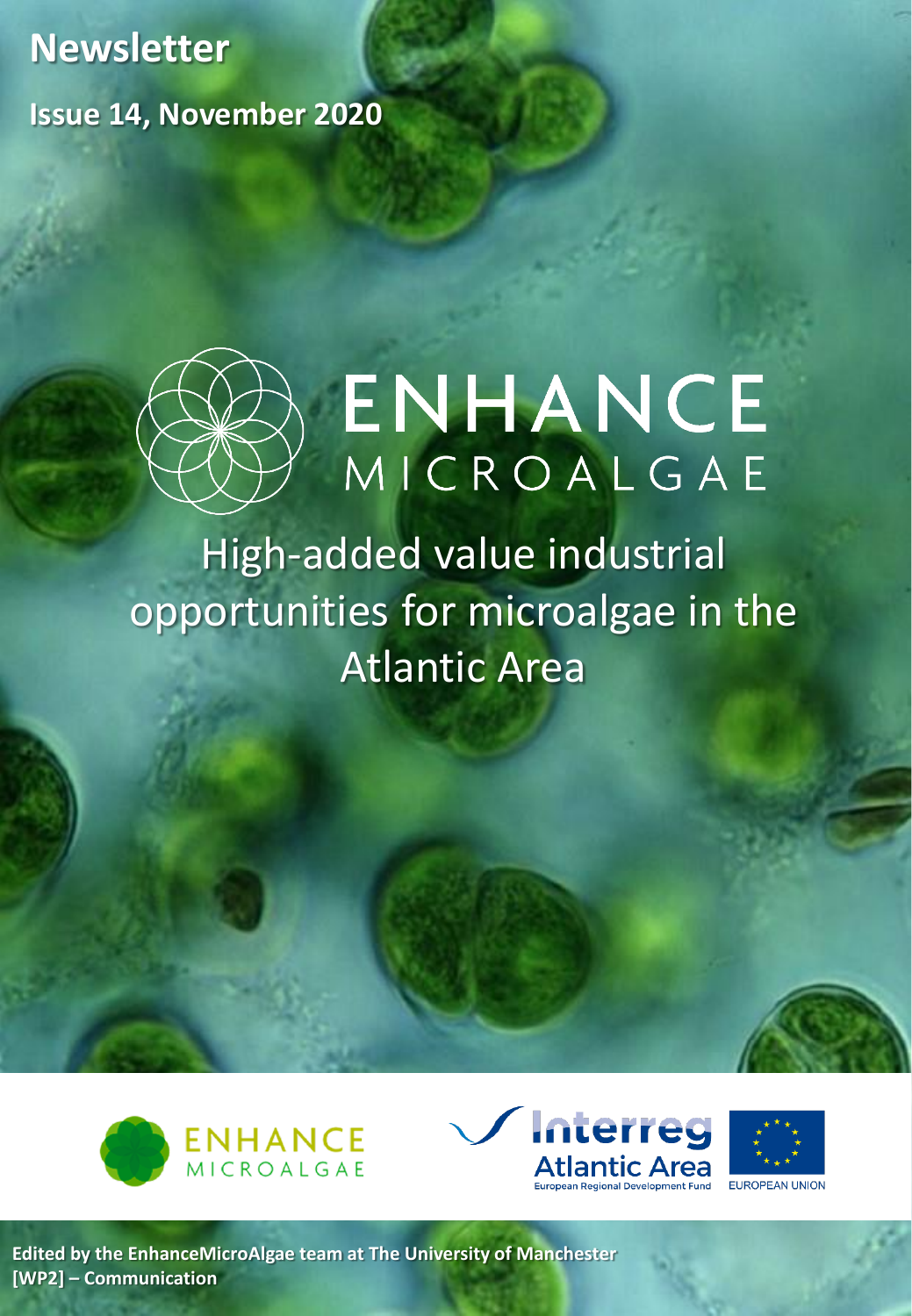

#### **EnhanceMicroAlgae Annual Meeting**

On November 3, 2020, an online annual [EnhanceMicroAlgae](https://www.enhancemicroalgae.eu/) coordination meeting was held instead of the usual face-to-face, due to COVID-19 restrictions. During the meeting the partners presented the work carried out in the scope of the different work packages since the last meeting in September 2019. Actions and foreseen calendar for the following months were also discussed.



In addition, the meeting featured the participation of Dr Belén Martín, the coordinator of the EBB [project](https://www.bluebiobank.eu/project/), also financed by Interreg Atlantic Area, who gave a brief presentation about the EBB's goals highlighting the main points in common with EnhanceMicroAlgae.



#### **EnhanceMicroAlgae Publications**

- **LATEST: Light quality triggers biochemical modulation of** *Cyanobium* **sp.—photobiology as tool for biotechnological optimization,** published in *Journal of Applied Phycology*. Read [here.](https://link-springer-com.manchester.idm.oclc.org/article/10.1007/s10811-020-02179-0)
- **LATEST: Bioactive potential of** *Cyanobium* **sp. pigmentrich extracts,** published in *Journal of Applied Phycology.* Read [here.](https://link-springer-com.manchester.idm.oclc.org/article/10.1007/s10811-020-02213-1)
- **LATEST: Updated UPLC DAD MS/MS pigment composition of** *Tisochrysis lutea* **and purification of fucoxanthin using centrifugal partition chromatography for the chemosensitization of melanoma cells,** published in *Algal Research*. Read [here](https://www.sciencedirect.com/science/article/pii/S2211926420303787).
- **Models of microalgal cultivation for added-value products - A review,** published in *Biotechnology Advances*. Read [here](https://www-sciencedirect-com.manchester.idm.oclc.org/science/article/pii/S0734975020301117).
- **3D Printed functional cookies fortified with Arthorspira platensis: Evaluation of its antioxidant potential and physical-chemical characterization,** published in *Food Hydrocolloids.* Read [here.](https://www.sciencedirect.com/science/article/pii/S0268005X19323045)
- **Printability, microstructure, and flow dynamics of phase-separated edible 3D inks,** published in *Food Hydrocolloids*. Read [here.](https://www.sciencedirect.com/science/article/pii/S0268005X20308894)
- **Analysis of scientific research driving microalgae market opportunities in Europe,** published in *Marine Drugs* . Read [here](https://www.enhancemicroalgae.eu/2020/05/19/new-publication-published-in-marine-drugs-analysis-of-scientific-research-driving-microalgae-market-opportunities-in-europe/).
- **A Bibliometric Analysis of Microalgae Research in the World, Europe, and the European Atlantic Area**, published in *Marine Drugs*. Read [here](https://www.enhancemicroalgae.eu/2020/02/03/a-bibliometric-analysis-of-microalgae-research-in-the-world-europe-and-the-european-atlantic-area-published-in-marine-drugs/).
- **The Nagoya Protocol and Its Implications on the EU Atlantic Area Countries**, published in the *Journal of Marine Science and Engineering*. Read [here.](https://www.enhancemicroalgae.eu/2020/02/25/the-nagoya-protocol-and-its-implications-on-the-eu-atlantic-area-countries/)
- **Microalgae carotenoids induce apoptosis and chemosensitization of human melanoma cells to vemurafenib and dacarbazine**, published in the *Global Journal of Biology, Agriculture & Health Sciences*. Read [here.](https://www.enhancemicroalgae.eu/2020/01/29/microalgae-carotenoids-induce-apoptosis-and-chemosensitization-of-human-melanoma-cells-to-vemurafenib-and-dacarbazine/)

**Find more interesting publications from [EMA partners](https://www.enhancemicroalgae.eu/partners/) by visiting our [website.](https://www.enhancemicroalgae.eu/publications/)**